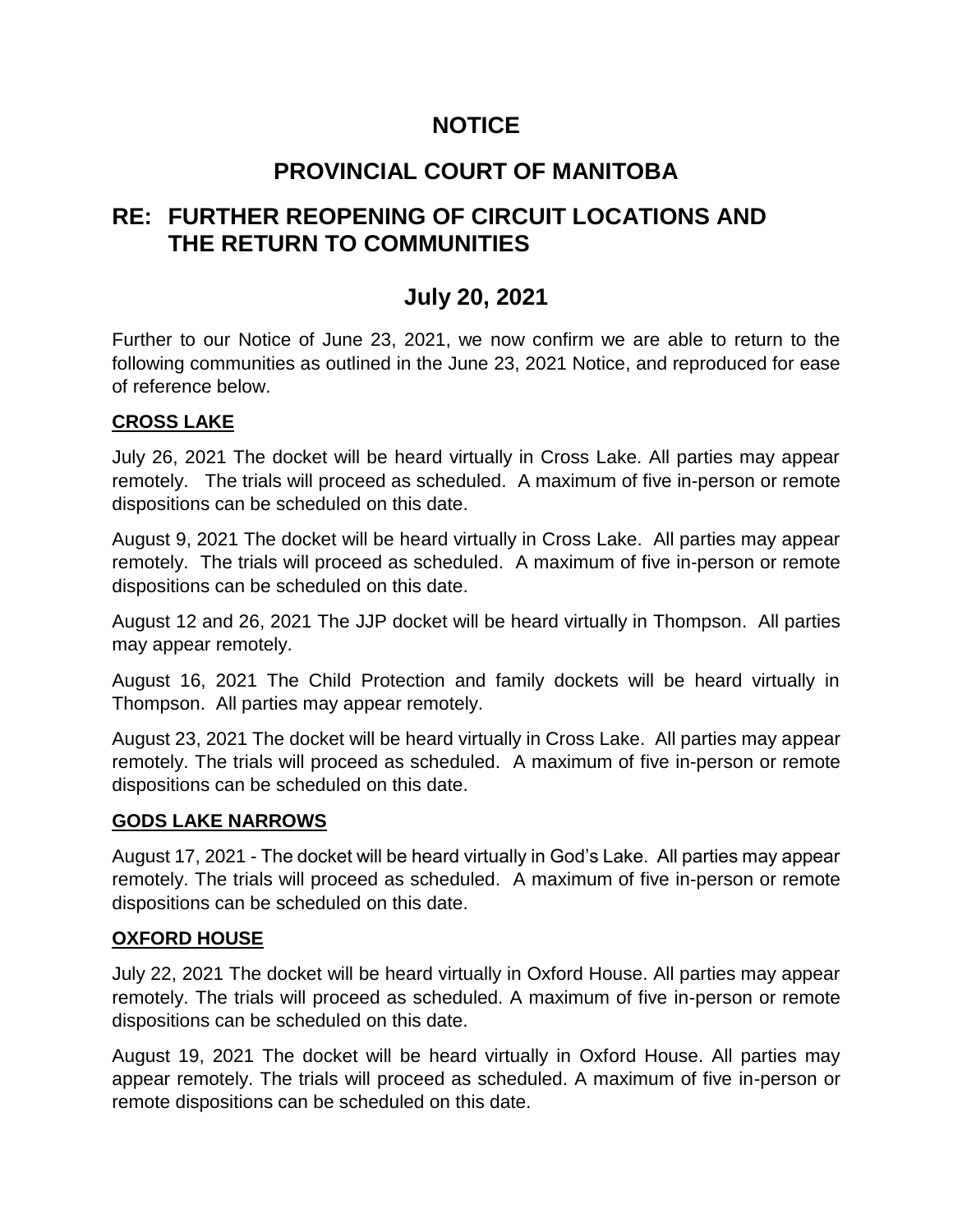#### **SPLIT LAKE**

August 16, 2021 The docket will be heard virtually in Split Lake. All parties may appear remotely. The trials will proceed as scheduled. A maximum of five in-person or remote dispositions can be scheduled on this date.

### **ST. MARTIN**

July 21, 2021 The docket will be heard virtually in St. Martin. All parties may appear remotely. Counsel may proceed with up to ten dispositions on the docket, in person or remotely.

July 22, 2021 The trials will proceed as scheduled in St. Martin. A maximum of five inperson or remote dispositions can be scheduled on this date. The Child Protection docket will proceed in St. Martin, with parties appearing virtually wherever possible.

August 18, 2021 The docket will be heard virtually in St. Martin. All parties may appear remotely. Counsel may proceed with up to ten dispositions on the docket, in person or remotely.

August 19, 2021 The trials will proceed as scheduled in St. Martin. A maximum of five inperson or remote dispositions can be scheduled on this date. The Child Protection docket will proceed in St. Martin with parties appearing virtually wherever possible.

August 20, 23, 2021 Trials will proceed as scheduled in St. Martin. A maximum of five dispositions can proceed in person or remotely on these dates.

August 6, 11, 31, 2021 Trials will proceed as scheduled in St. Martin. A maximum of five dispositions can proceed in person or remotely on these dates.

\* \* \* \* \*

The following communities will be subject to a later notice after further consultation with the community's leadership.

### **BROCHET**

August 6, 2021 We anticipate being able to return to sitting in Brochet in August but this will be subject to a later notice after further consultation with the community's leadership.

### **GARDEN HILL**

Court will continue to be held virtually in Winnipeg, all parties may appear remotely. We anticipate being able to return to sitting in Garden Hill in August but this will be subject to a later notice after further consultation with the community's leadership.

### **GODS RIVER**

August 18, 2021 We anticipate being able to return to sitting in God's River in August but this will be subject to a later notice after further consultation with the community's leadership.